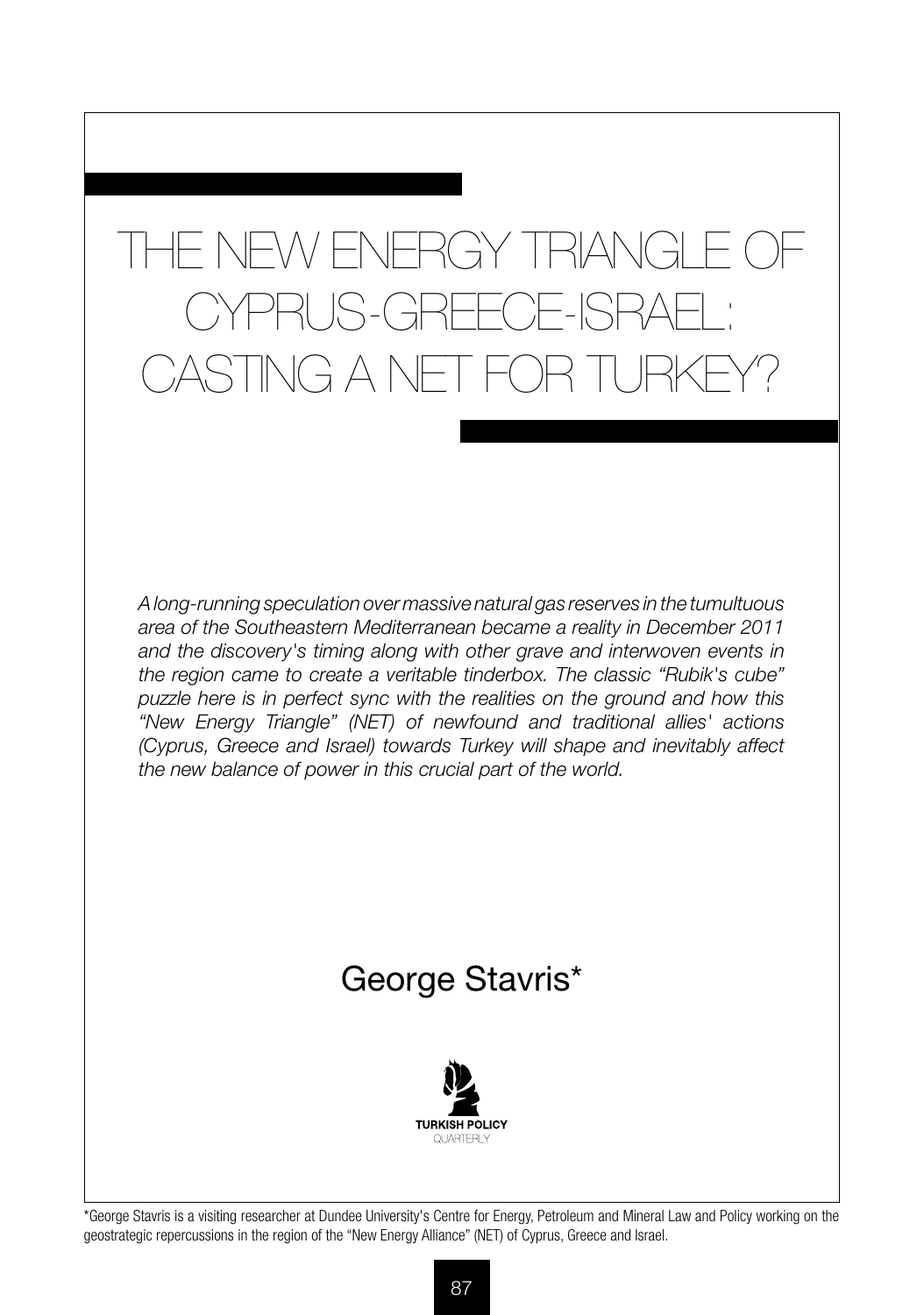

long-running speculation over massive natural gas reserves in the tumultuous area of the Southeastern Mediterranean and in Cyprus's Exclusive Economic Zone (EEZ) became a reality in December 2011 when official reports of the research and scoping

were released. Nearby, Israel has already confirmed its own reserves right next to Cyprus' EEZ. However the location of Cypriot reserves with all the intricacies of the intractable "Cyprus Problem" and the discovery's timing along with other grave and interwoven events in the region came to create a veritable tinderbox.

A rare combination of the above factors and ensuing complications have created not just a storm in the area but almost, indisputably, the rare occasion of a "Perfect Storm" in international politics with turbulence reaching far beyond the shores of the Mediterranean "Lake".

The classic Rubik's Cube puzzle here is in perfect sync with the realities on the ground and how this New Energy Triangle (NET) of newfound and traditional allies' actions (Cyprus, Greece and Israel) towards Turkey will shape and inevitably affect the new balance of power in this crucial part of the world.

The Republic of Cyprus finds itself grappling with the mixed blessing. These rich findings can convey it over a long period of time, but it is also more like a novice treading a very slippery floor in the major leagues of global diplomacy. A multitude of variables, dependent and independent, have indeed created a puzzle on how to optimally handle this new environment of opportunities and threats, but there is indeed a lack of experience. Greece's current grave economic condition has essentially removed it from the chessboard as the traditional weighty leverage for the Republic of Cyprus for now and for some years to come. A new but familiar player, the State of Israel has made a thunderous entry in the traditional loud trio of Greece, Cyprus, and Turkey causing significant ruptures to the balance of the neighborhood. The astute observer cannot of course fail to note that this close and new alliance could not have been forged without at least the acquiescence of the U.S.

Russia's intensifying fears over possibly losing its traditional ally Syria and the benefit of its large naval base of Tartous with all the consequent strategic downsides, are alarming enough for it to send naval units to the area *en masse* to match the interest of other powers there which already have their own navies monitoring developments. Cyprus, the closest ally of Russia in the EU –recently labeled as "Red Sheep" due to its current communist president's infatuation with the long gone East-West rivalry– is an obvious "Plan B" in Russia's search for a new home in the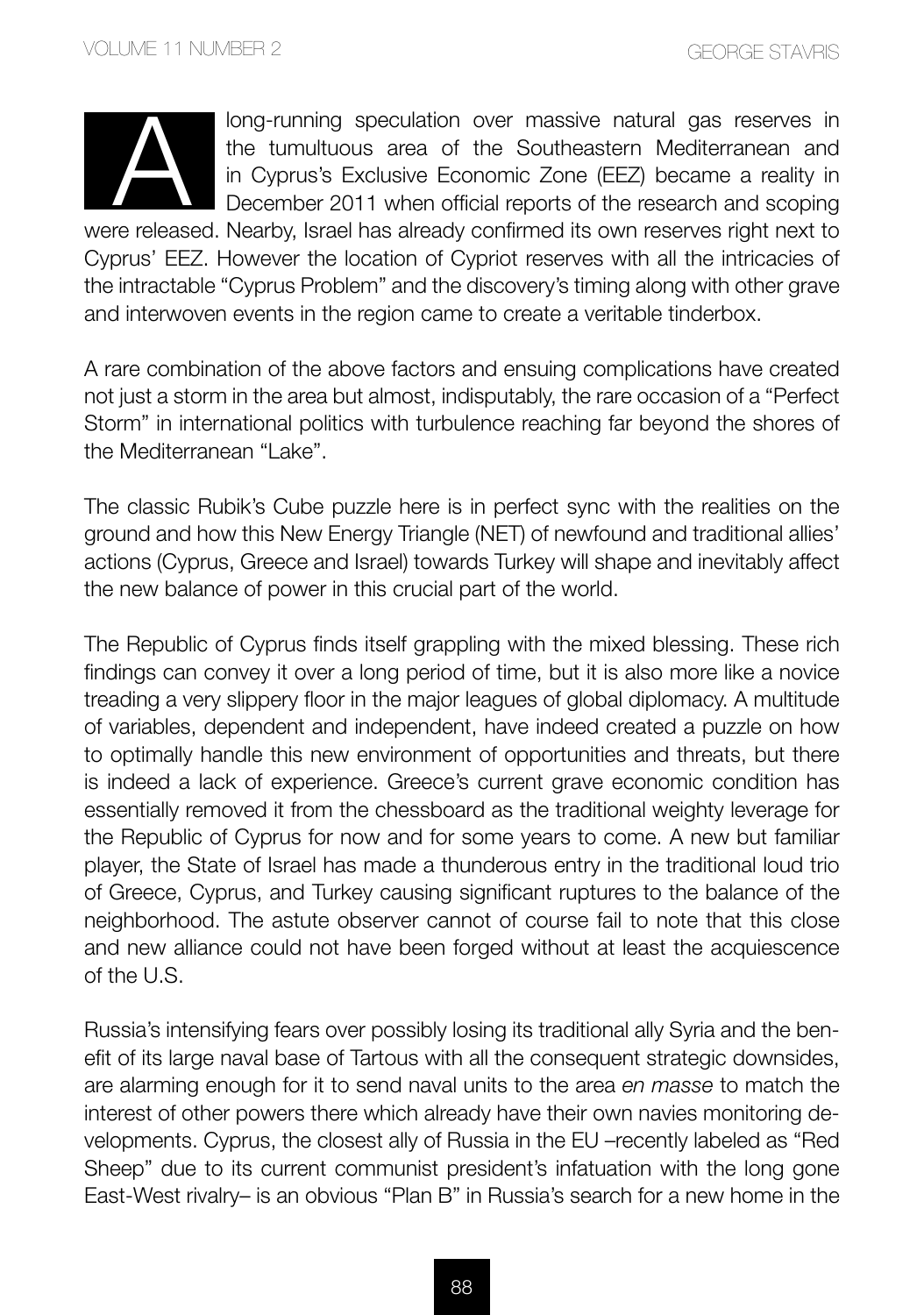region. Stationing its naval units, along with getting deeply involved in the exploitation of the Island's rich new natural gas and oil reserves offers its own profound logic for a resurgent superpower, naturally to the concern of 'others' – who in this area, and at these turbulent times, are a complicated bunch indeed!

Monumental developments taking place in the region are basically dancing around the new energy findings in the EEZs of Greece, Cyprus, and Israel where massive geostrategic interests are being shaped in new alliances of interest, involving all major powers individually and organizations in a two-way mode.

The odd one out of the NET of Greece, Cyprus and Israel is not a lightweight actor, but the ever-important Turkey, –which is politically and economically stronger than before– flexing its muscles in the entire region led by the charismatic Prime Minister Recep Tayyip Erdoğan.

Criss-crossing interests in the above region, cannot –in any possible manner– leave Turkey out of the maze. This signals the inescapable truth for all parties involved. The NET of Greece-Cyprus-Israel as well as Turkey will only be able to manage the new order of things in the area optimally and to their own maximum benefit as parts of alliances and not alone. The new scene in the region is simply too global in impact and interest, and too long drawn in time for anyone of them to tread it alone.

*"The Republic of Cyprus finds itself grappling with the mixed blessing. The rich findings can convey it over a long period of time, but it is also more like a novice treading a very slippery floor in the major leagues of global diplomacy."*

### Cyprus, from Orange Juice to… Natural Gas!

While participating in the First Session of the International Leadership Academy in Amman, Jordan organized by the UN University and the late King Hussein of Jordan in August 1997, the author had a short private discussion with former Foreign Minister Amr Moussa on the contradiction between the very willing alliance of many nations to rid Kuwait of the Iraqi occupying troops of Saddam Hussein in 1991, and the continuing occupation of a large part of the territory of the Republic of Cyprus by the Turkish Army since 1974. After an initial pensive discussion, Mr. Moussa retorted: "Well George, Cyprus unfortunately produces orange juice and not oil!"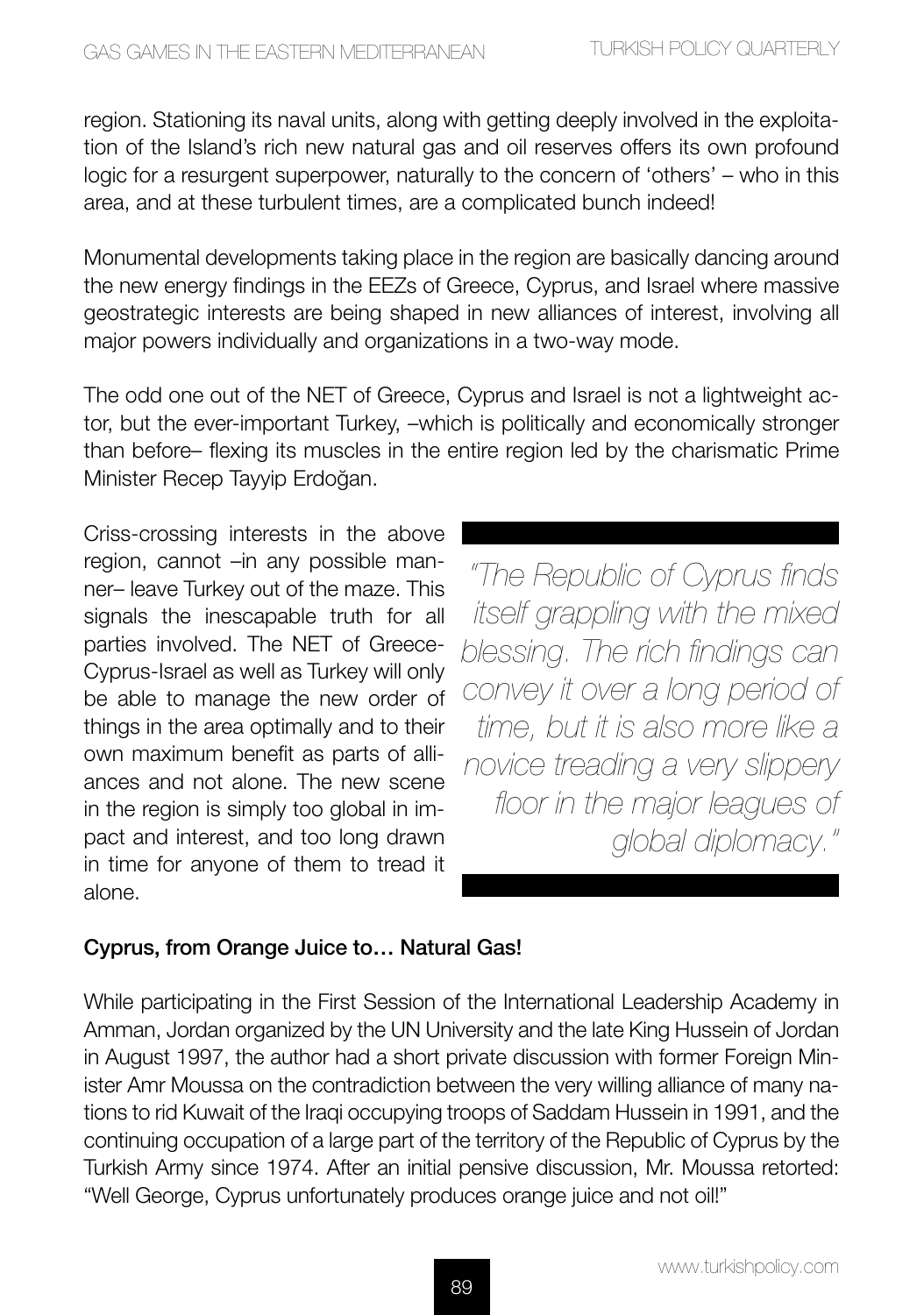Such *realpolitik*, even though reminiscent of less elegant times in diplomacy among nations, unfortunately, still holds true. Many age-old conflicts have come and gone, i.e. Vietnam War, the Irish Conflict etc. but the intractable "Cyprus Problem" has become even more so, with the passing of time after the Turkish invasion in 1974 on the pretext of a Greek Junta-engineered *coup d'état* against the lawful Government of Archbishop Makarios of the Republic of Cyprus. The passing of time has inevitably reoriented the parties' ultimate vision on a solution of the "Problem". Furthermore, the problem itself has become institutionalized as a permanent mainstay of daily life in both communities of Cyprus, Greek and Turkish, acquiring a weight of its own. Thousands of civil servants conduct daily work throughout their careers focused on the existence and assumed permanence of the "Cyprus Problem" in their lives after various *bona fide* efforts to resolve it failed.

*"The 'Cyprus Problem' has been alive for so many years that people born into it literally know no other life"*

New institutions, even if of varying and questionable legality, have come to being, such as "The Missing Persons' Committee" on both sides, the "Technical Committees" in the almost 50 years old "'Cyprus Talks", the infamous "Immovable Properties' Commission" in the northern part of Cyprus, and many others. The "Cyprus Problem" has been

alive for so many years that people born into it literally know no other life. Its permanence has created an illusory feeling of "safety," thus keeping a hapless island divided and cheated from the tremendous potential it can offer its inhabitants. Distrust and disappointment between both communities have been at work, barring other even more important factors at play internationally.

The confirmation of vast reserves of natural gas in Cyprus' EEZ and of, quite possibly, oil last December 2011 in the midst of unique events in Cyprus' neighborhood, created a universe of opportunities, and quick sand stirred together in an explosive cocktail for Cyprus' simple-minded leaders who had gotten used to their stale problem. Once in a lifetime events, such as the *tsunami* of the Arab Spring uprisings, virtually sweeping over the entire Arab World, the sudden collapse of a seemingly solid alliance between Turkey and Israel –both long-standing strategic U.S. allies– in a gunfight row over humanitarian assistance led by Turkey, to the 1.4 million Palestinians in the Gaza Strip in 2010, which is under a total and punishing blockade by the Israelis, indeed paved the way. Last but not least, the sudden departure of the lifetime President of Egypt and the U.S.' closest Arab ally, Hosni Mubarak, taking place within a year's time, created a new landscape filled with opportunities and risks almost overnight.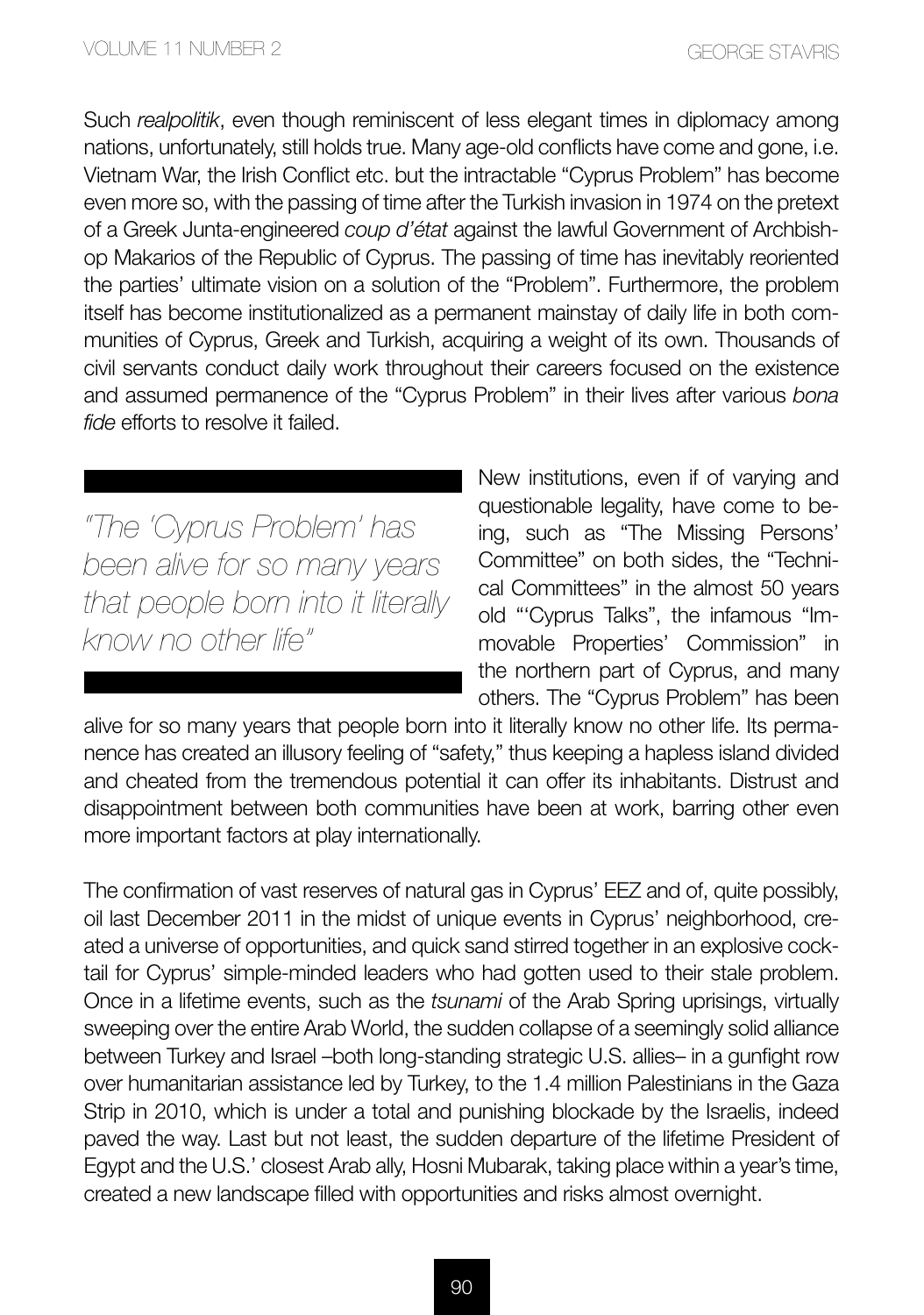Even though the Republic of Cyprus –admittedly run and staffed by Greek Cypriots– theoretically gained a substantive strategic advantage over Turkey since Cyprus' EU accession as a full member, it has not been able to make the fullest use of this, for various reasons, in its quest to resolve the "Cyprus Problem". Furthermore, on 1 July 2012 it applied to Brussels for a bailout, both for its banking sector which was hit by exposure to Greece's woes and for its own budget deficit, making it the fifth Eurozone country to turn to the bloc's rescue funds for help. On the same date, the "Island Republic" was taking over the EU Presidency for six months; a symbolism that cannot elude observers.

With a bailout widely viewed as all but inevitable, Cyprus has for weeks been trying to juggle its options between a bailout from Europe's rescue funds –the temporary EFSF and the permanent ESM– or a bilateral loan from either Russia or China. In fact, Russia had already lent 2.5 billion euros to Cyprus in 2011 in the form of a short-term loan that proved insufficient to avert a bailout. The new request to Russia for an additional 5 billion euros remains unan-

*"With a bailout widely viewed as all but inevitable, Cyprus has for weeks been trying to juggle its options between a bailout from Europe's rescue funds or a bilateral loan from either Russia or China."*

swered. The Chinese treated the Cypriot request for the same emergency loan with conditional generosity: they could lend 5 or even 15 billion euros to the Island on the condition that payment would be returned through the concession of natural gas at market prices from Cyprus' new and massive reserves. The Cypriot Government kindly declined.

The current President's close ideological affiliations to these two powerful economies also produced the interesting twist of a Eurozone member trying to avoid the full brunt of the Troika's (the EU Commission, the European Central Bank, and the IMF) harsh corrective measures and their consequent political repercussions.

To date, the Troika's two missions to the Island have already produced a grim picture of what is coming in terms of a cure that some fear may prove to be worse than the disease itself. Cyprus' economy, once the biggest weapon in its strategic arsenal in its long running struggle to reunify the Island, even as a Federal Republic without any foreign troops, has now proven to be its "Achilles' heel" due to the presence of many serious structural problems.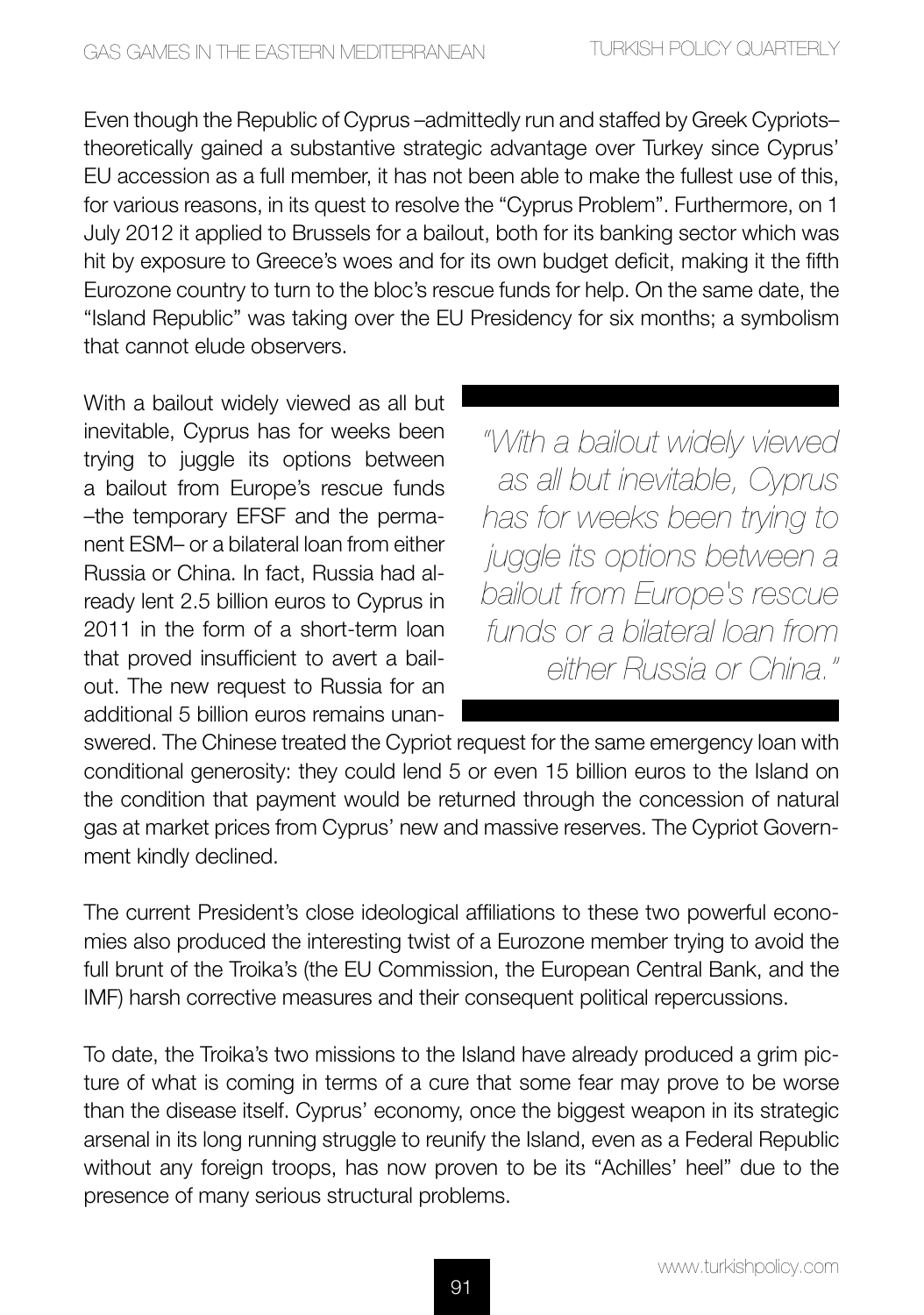In retrospect it is understood that local Cypriot banks with outlandish international growth aspirations used Greece as a launching pad. Greece's severe woes and eventual economic collapse created the loss of many billions of euros for Cypriot banks in Greece and eventually pulled the Cypriot economy itself to its lowest point since the massive 1974 loss of its resources to the Turkish army. Extended loans by Cypriot banks to Greek borrowers that have to be written off run in the billions, and additional billions worth of Greek state debt that was mysteriously and foolishly bought by the banks' boards have now been trimmed by the Troika by an astounding 80 percent of their value. As a sign of how deep the problems are for both economies, there is now talk in Brussels of having to trim these bonds by another 10-15 percent.

Currently, the only glimmer of economic hope for the Greek Cypriots and the Republic of Cyprus is offered by the recent discovery of massive reserves of natural gas and –quite probably– oil reserves in its delineated and internationally sanctioned EEZ. The way matters have developed is directly linked to Israel's own plans and aspirations for Cyprus' wider role in Israeli geostrategic plans.

#### *"Shalom Cyprus!"*

The event that sparked a newfound interest by Israel in Cyprus was the definite signs of massive natural gas reserves in Cyprus' Plot No. 12 (code named fittingly, "Aphrodite") right next to Israel's own EEZ and massive reserves in its "Leviathan" plot. This coincided with the serious problems in the Turkish-Israeli alliance brought on by the deadly *Mavi Marmara* incident off the coast of the Gaza Strip in which Israeli commandos killed nine Turkish activists. The first seeds of a possible collaboration between Cyprus and Israel were planted then. When the mission of the powerful American Jewish Committee (AJC) first visited Cyprus and met with President Christofias, eyewitnesses reported that the meeting was basically a monolog of what the AJC could do for Cyprus both in the U.S. and internationally.

While the downfall of Egyptian President Hosni Mubarak took everyone by surprise, Israel had lost its safest and only route out of an ocean of Arabs, almost overnight. Israel, greatly concerned, immediately moved to create alternatives. Cyprus, with its non-threatening stance towards Israel, its own singular problems with Turkey running deep, an EU member with access to the Eurozone, and status as the "new kid on the natural gas bloc" seeking alliances, offered Israel a tailormade alternative to Turkey.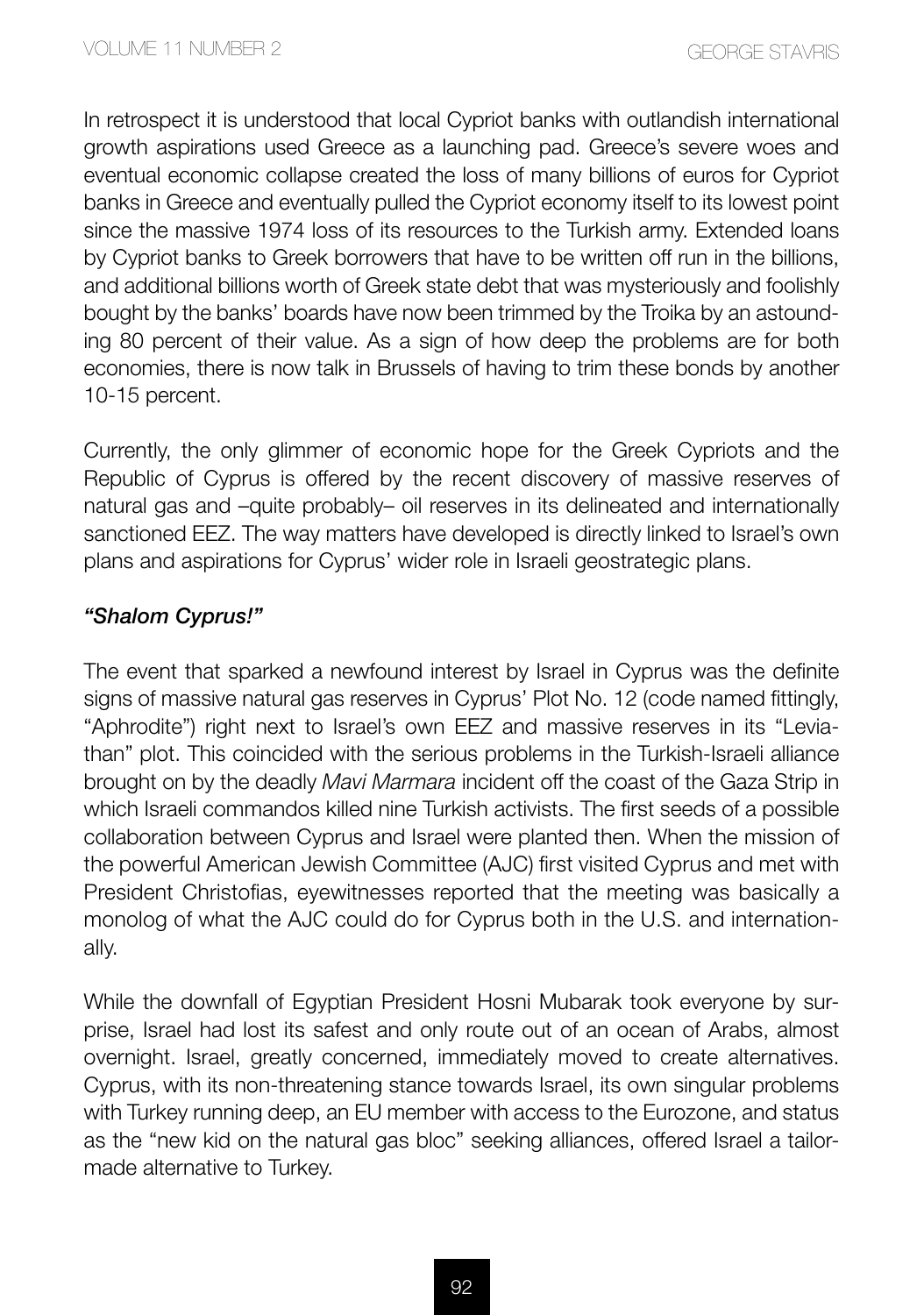The next time the AJC delegation met with the Cypriot President, the agenda was already set by events and the urgency of clarifying to Cyprus what it could do for Israel, and vice versa. From then on developments were rapidly driven by two factors: actions over the new natural gas reserves in Cyprus in which two regional powers, Turkey and Israel, were now taking an interest, and the steady decline of relations between Turkey and Israel.

#### *Ailing Greece joins the Natural Gas Fold*

As these events were taking place in Cyprus and Israel, Greece was fully enmeshed in its own nightmarish prospects of total economic collapse after several economic aid packages from the Troika were proving to be inadequate to save it, mostly due to the sluggish reaction to the crisis and implementation by the Greek government. With options quickly running out, Greece developed a natural and acute interest in developments in Cyprus and its handling of the issue of its newly-discovered vast natural gas reserves.

*"The only glimmer of economic hope for the Greek Cypriots and the Republic of Cyprus is offered by the recent discovery of massive reserves of natural gas and – quite probably– oil reserves."*

Greece has its own interesting history of oil and natural gas discoveries inside its sovereign territory and EEZ. Oil has been pumping from the Prinos oil field on the island of Thassos in the northern Aegean Sea since 1981, but it is producing scant supplies –5,000-7,000 barrels per day– due to low oil prices and financial instability. New explorations have shown that there may be substantial reserves in the Ionian Sea, off the coast of Southern Crete and the island of Kastellorizo. If these findings prove to be real and financially viable reserves, they could more than cover Greece's 320 billion euros of crushing debt.

The latter was a very touchy issue recently when the Greek government was being called upon by political parties to finally delineate its own EEZs, thus conclusively legitimizing the reserves in its own zones. Greek governments had kept the issue at bay shying away from an outright delineation. Kastellorizo, a tiny Greek Island lying just south of the shores of Turkey could engulf a vast area south and southwest of Cyprus where international houses' studies have demonstrated the presence of similar gigantic reserves of natural gas in the greater area amongst Crete, Cyprus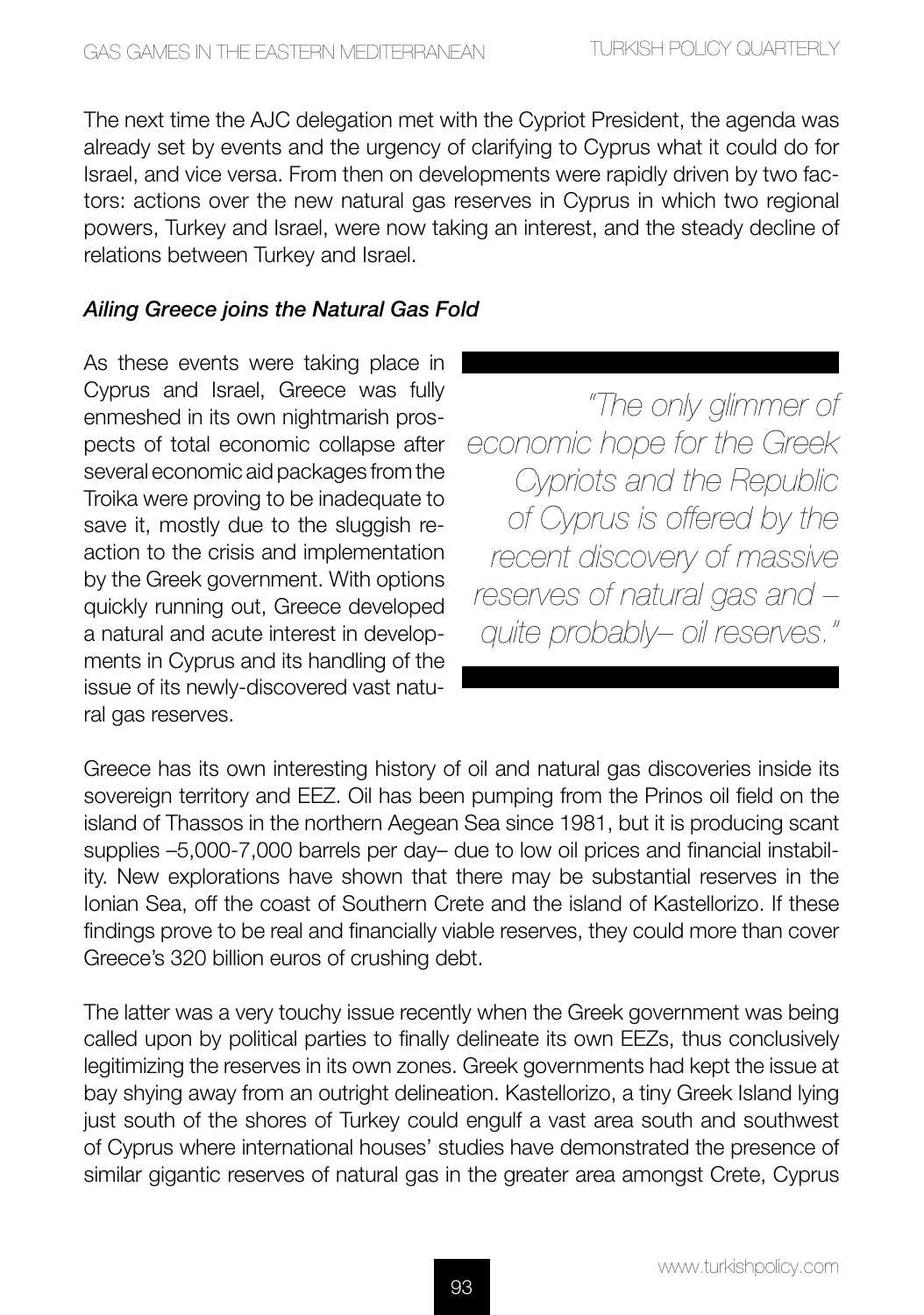and Egypt that could potentially supply Europe. The sales pitch for this strategy would be to create its own supply pipeline, a third pipeline that would relieve Europe from relying on Turkey or Russia for its strategic supplies of energy for many years to come. This is in fact the most significant argument, from a European perspective, for the formation of the NET of Cyprus-Greece-Israel and its solidification by a joint pipeline network starting from Israel and reaching Europe *via* Greece (Crete or Peloponnese).

The sea depth of gas' reserves is a factor that increases costs of extraction and production. On the other hand, high pressure at source and amount extracted per drilling can reduce overall costs. In this case, the latter factor wins the day (i.e. high pressure and source and high amounts' size of gas) thus escaping the need to invest in a multi-billion-dollar sea platform.

It comes as no surprise that the possibility of the inhabited Greek island Kastellorizo having a full-blown EEZ of its own is highly disputed by Turkey. The importance of the issue at hand proved so important for Turkey that it decided to send 17 warships into the area at night in mid-September 2011. The move coincided with the first official visit of Turkish Prime Minister Recep Tayyip Erdoğan to Egypt after the overthrow of Mubarak. The visit was a huge public relations success even if the Muslim Brotherhood, –the most popular political movement in Egypt– stated that the Turkish Premier should not try and "plot the future of the region." The Gaza Strip standoff between Israel and Turkey and the deadly *Mavi Marmara* incident were still a source of immense popularity for Erdoğan among the Arab World. Astute observers of the region speculated that Erdoğan, despite the small teething problems with the Muslim Brotherhood had secured upon his departure, the lack of any opposition in Egypt to his sending the Turkish flotilla into the natural gas and oil area above, i.e. south of the Greek island of Kastellorizo. If Kastellorizo cannot legally have its own EEZ then the area is to be parceled out by the vast continental countries engulfing it, Turkey and Egypt. Up until today, Summer 2012, the Turkish flotilla is still in the area.

#### *The Israeli Link*

For generations, Greek Cypriots witnessed nearby Israel displaying its prowess and have been concerned at the wars Israel had been waging with the Arab world over its right to exist both as a state and as a Jewish state from 1948 onwards. Never an enemy of Cyprus but also never a real ally due to the similarity of the fate of Greek Cypriots and Palestinians, the lingering question of how to engineer a closer relationship with Israel persisted through the years.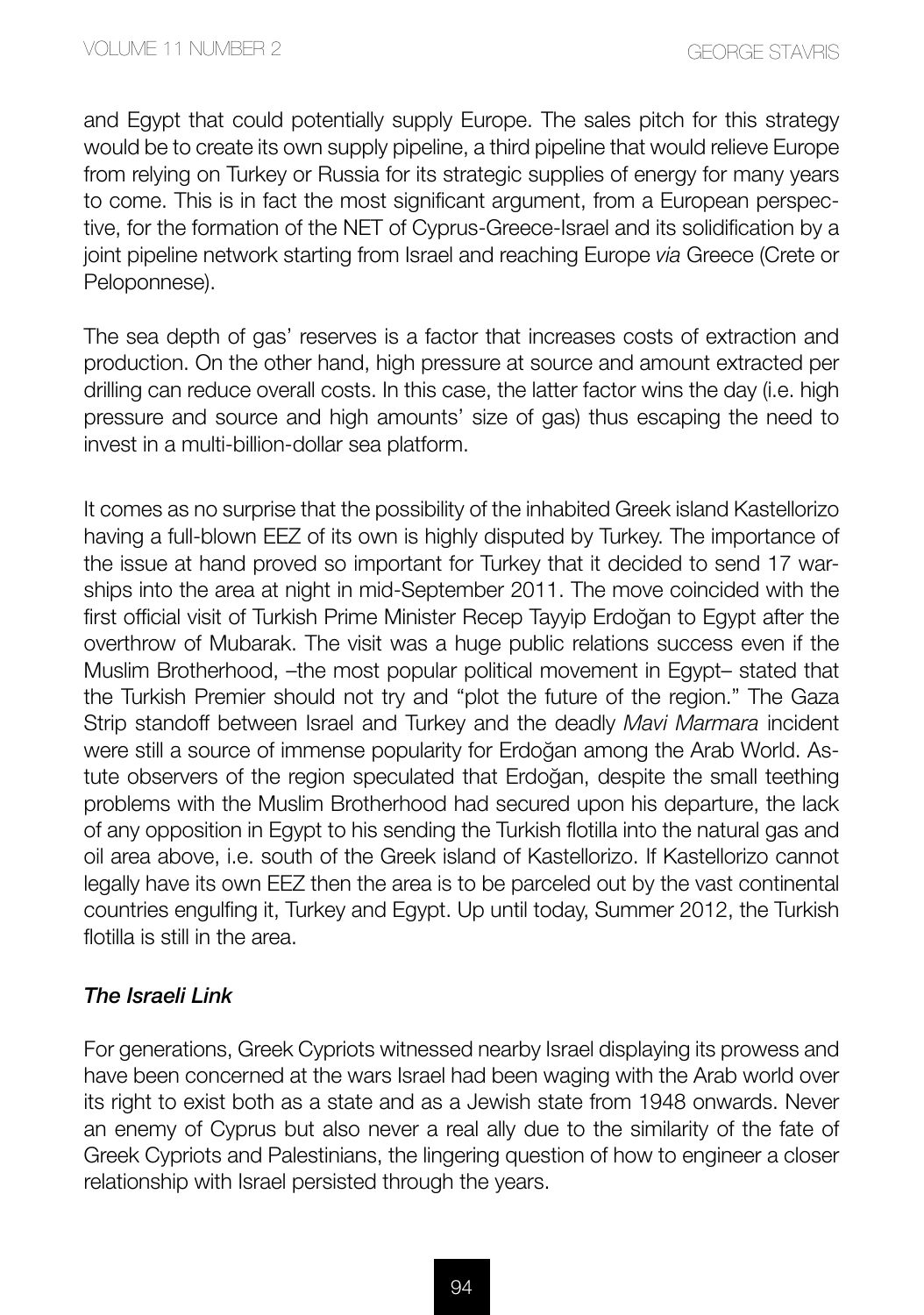It is certain that the swift and unexpected warming of relations between Cyprus and Israel that started in 2011, and became fully established with the first ever official visit of Israeli Prime Minister Benjamin Netanyahu to Cyprus in February 2012, will prove to be the greatest catalyst for the Republic of Cyprus after its full accession to the EU in 2004. Even though it is hard to clarify cause and effect here, it is simply amazing how the coincidence of many unique events, regionally and internationally, brought David and Goliath firmly together with a common strategic agenda that would be hard to disentangle even if they wished to do so. Note also that Netanyahu brought Israel's Minister of Energy Uzi Landau to Cyprus to discuss the potential for energy collaboration between the two countries. As it will be argued later on in this article, natural gas was the tip of an iceberg of many other issues.

The discovery of the above-mentioned natural gas reserves rode on the pending discovery of significant oil reserves, and was a major event that significantly sped up the forged alliance. However, it was the *Mavi Marmara* incident –the single greatest blunder of the Turkish Foreign Minister Ahmet Davutoğlu's doctrine of "zero problems with neighbors"– that brought these unlikely partners together in a rapidly solidifying friendship. In theory, the doctrine is a well-targeted one and timely for Turkey's overall hegemonic aspirations for greater influence in the wider region of the Middle East and beyond. However, the specific blunder was in its execution and a godsend to Greek Cypriots and

*"Cyprus, with its nonthreatening stance towards Israel, its own singular problems with Turkey running deep, an EU member with access to the Eurozone, and seeking alliances, offered Israel a tailor-made alternative to Turkey."*

Greeks. A series of additional mistakes made in the handling of the sudden confrontation between the two powerhouses and formerly close allies, Israel and Turkey, quickly drove such a wide wedge between them that Greece and Cyprus rushed to this window of opportunity, and/or were also sucked in by Israel itself.

The issues and joint projects discussed between Cyprus and Israel on how to optimally produce, extract, and transfer the vast reserves found in Israel's "Leviathan" and "Tamar" plots and in Cyprus' "Aphrodite" plot were inevitably enmeshed with real political issues that in turn were laden with security considerations. The offshore concession of Cyprus' Plot 12, "Aphrodite" to the U.S. giant Noble Energy"was not a decision made singularly, in a vacuum by the Cypriot Government. Noble owns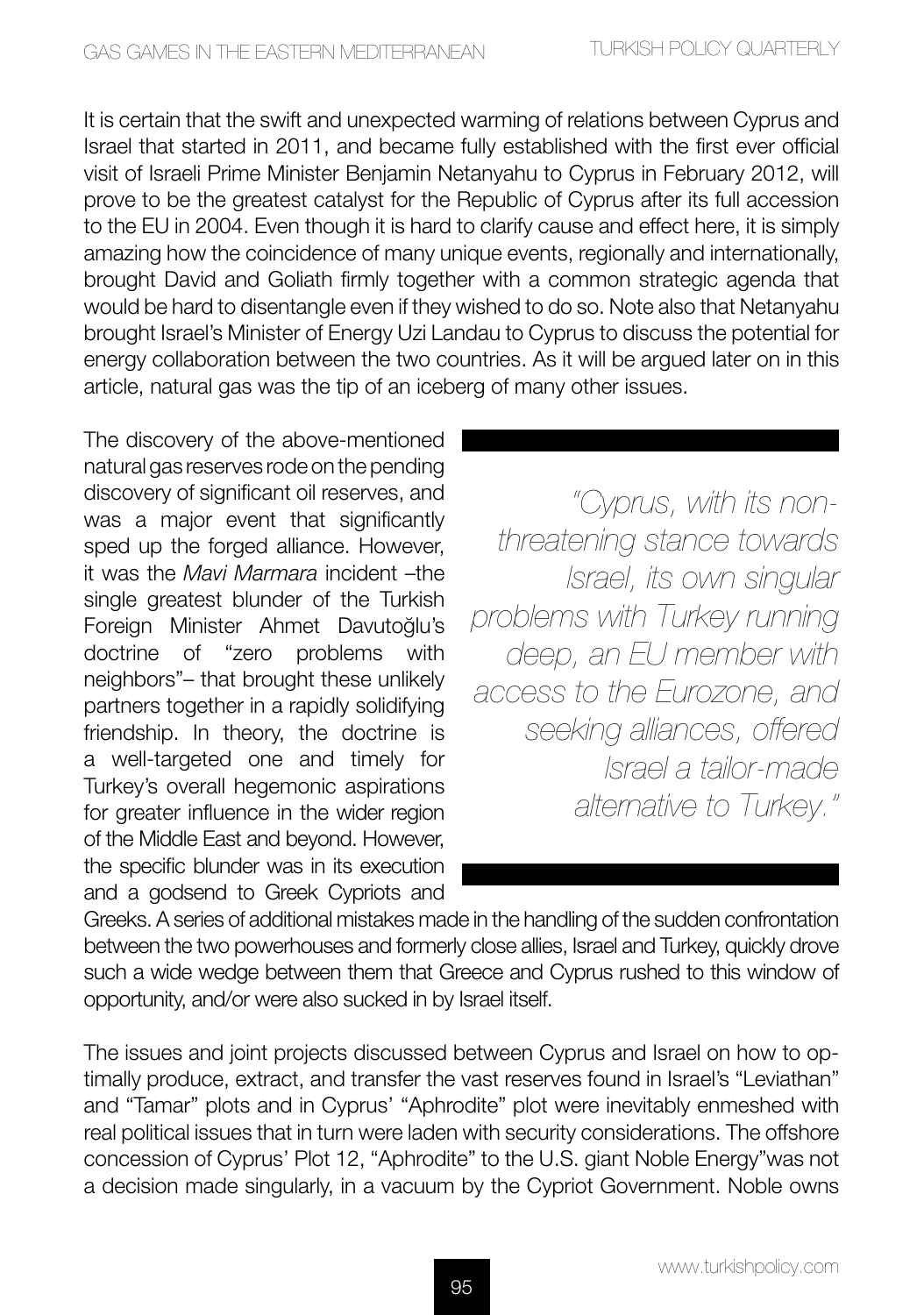70 percent of Block 12, and Delek Group energy exploration subsidiaries, Avner Oil and Gas LP and Delek Drilling LP each own 15 percent.

Energy experts have placed the value of the find at many tens of billions of euros at current natural gas prices. As stated, Israel first talked up the potential for collaborating with Cyprus to transport and sell their natural gas reserves to European and/or Asian markets through possible joint use of pipelines and a liquefaction plant built in Cyprus. Here lies the crux of the matter.

Such collaborations with massive amounts of invested capital that ride on vast infrastructures that need generations to be written off are not issues that are decided overnight or strictly on economic investment grounds. Governments carefully weigh their overall aspirations and guide these decisions using national interest arguments. This holds true for both Cyprus and Israel, David and Goliath. Since meetings started being held between the two sides either in Cyprus or Israel at an official and/or technical level, practical matters of what to do and how to get it done have been high on the agenda.

It became apparent right from the start that Israel naturally considered every issue as imbued highly with its own national interest. Thus, the decision to collaborate in order to treat the extracted natural gas and then transport it to Europe (from both countries' plots) came as a complete formula: pipelines would be part of a joint network; a vast specialized storage terminal, valued at 10 billion euros and funded almost completely by Israel, would be built at Vassilikos port near Limassol; and the approximately 10,000 highly skilled personnel needed would be, in their great majority, Israelis. Naturally additional issues have come up in the logical procession of things. The project will take about six or seven years to complete, and inevitably the thousands of Israeli personnel engaged in it will need to have their families near them, so the total number of Israelis in Cyprus would become even greater, at least 15,000. These Israeli citizens will need to be housed in safe and secure conditions near the working site. This essentially means constructing a highly-guarded compound emulating a town. With the interests of Israel becoming vast, serious and strategic, it is highly unlikely that the important issue of security for these Israeli citizens would be conceded to the Cypriot police. Israeli security forces would be stationed in Cyprus even if only for the safety of the Israeli nationals and the working site.

Any analyst can easily run the math on the size and nature of this security force. Recently, reports in the Turkish press made reference to 20,000 Israeli commandos being stationed in Cyprus for this project. Of course both sides denied the reports, but even if eight to ten thousand members of the Israel Defense Force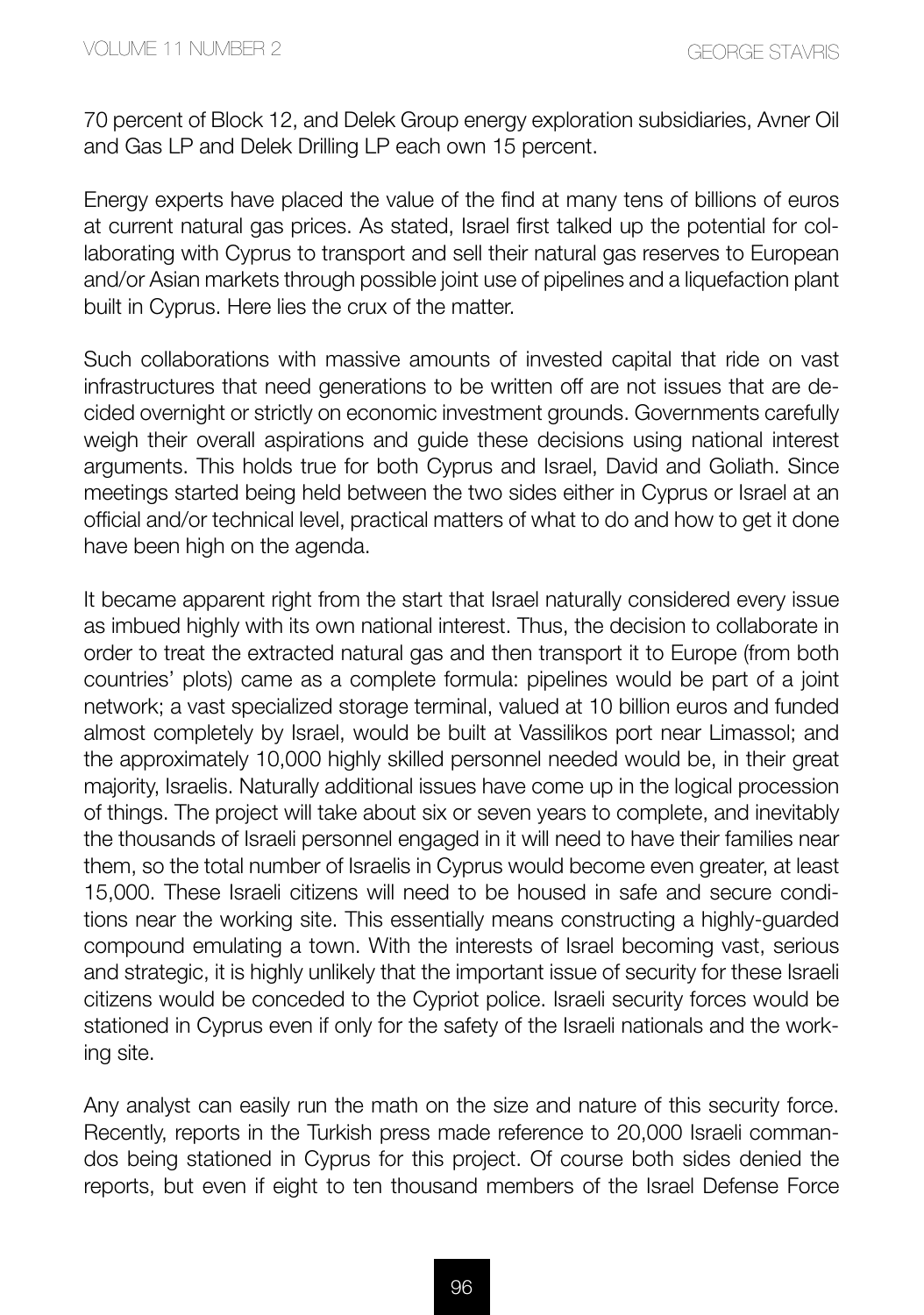(IDF) are needed to guard the large number of Israelis and the project site, simply consider that Cyprus' own National Guard (regular Armed Forces) does not exceed the 12,000 mark.

Furthermore, a defense collaboration agreement has already been signed between Cyprus and Israel, allowing the latter use of Cyprus' military infrastructure, i.e. the "Andreas Papandreou" air base in Paphos and various other ports and facilities. Also, recent flights by Israeli fighters over the northern part of Cyprus are intended to convey a message to Ankara of Israel's presence in Cyprus from now on. In exchange for all this, Israeli leaders are promising to pass relevant legislation in the Israeli parliament that will outlaw all investments by Israeli individuals and companies in the northern part of Cyprus, currently occupied by Turkey.

*"A defense collaboration agreement has already been signed between Cyprus and Israel, allowing the latter use of Cyprus' military infrastructure, i.e. the 'Andreas Papandreou' air base in Paphos and various other ports and facilities."*

The nature of the engagement of Israel in Cyprus, –a permanent infrastructure for the extraction, treatment, and transport of the natural gas reserves of both countries in and through Cyprus– signifies that this partnership between the two parties will be long-lived. Furthermore, the adjacent arrangements in security and military collaboration confirm the inevitable interwoven web of relations that Cyprus will be cast into with Israel. Turkish political planners cannot turn a blind eye to this new reality in Cyprus.

### *Triad Power's Interests: U.S., Russia and the EU*

The superpowers of the U.S. and Russia along with the EU are all inevitably affected by the events that are still unfolding in this area, some more directly linked to their interests.

The Arab Spring opened a veritable "Pandora's box" for all and an endless multilateral game of interests has been in full play for months, something that will continue with the change of status of one permanent element (i.e. the Assad regime in Syria, a loyal and crucial ally of the former Soviet Union and now of Russia for decades), thus laying open the field to many other interests and forces in the wider region dormant until now.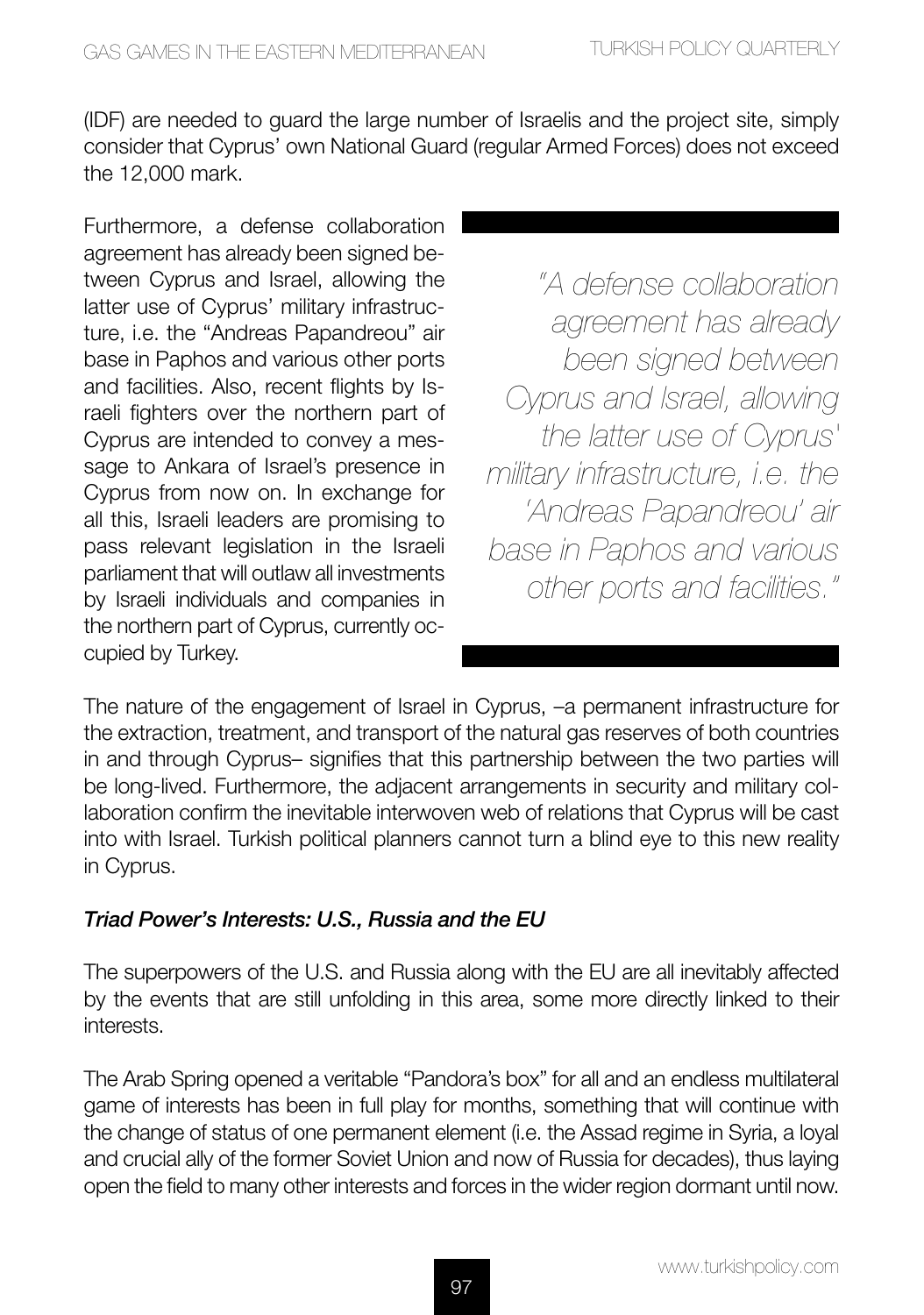An issue rising on the agenda is the demand for territory and/or additional rights and representation of the various groups of Kurds scattered around Turkey, Iran, Syria and Iraq. The already Autonomous Area of Iraqi Kurdistan under the prudent and skillful government of historic leader Masud Barzani is enjoying an obvious favored status with Washington, thus becoming a model for other like-minded Kurdish populations in the wider region of the Middle East.

*"Natural gas and perhaps oil should be used intelligently in the search for a permanent and viable solution of the 'Cyprus Problem' and not as a weapon to solidify the Greek Cypriots' standing in a never-ending confrontation with Turkey."*

Two inescapable streams of events have made news around the world in this regard: Operations by the PKK, based for years close to the eastern borders of Turkey, have become more frequent, daring and destructive in terms of casualties, with regular forays inside Turkey itself. Their recent kidnapping of a member of parliament from the Republican People's Party (CHP) in Turkey has unleashed a wave of similar incidents emulating this one, in Lebanon and elsewhere. Second, the Assad regime, increasingly losing a grip on events, recently passed control of a series of towns along the northern border

with Turkey to Syrian Kurds, thus creating a new major concern for Turkey which has now Kurdish insurgents on both sides of its eastern border as well as at its southeastern border.

The U.S. took a particularly open stance regarding the recent findings of massive natural gas reserves in Cyprus and Turkey's attempted involvement in this on behalf of the Turkish Cypriots in a new row with the Republic of Cyprus, which allows exclusive rights to the "RoC" until the age-old "Cyprus Problem" is resolved. This would also allow the Turkish Cypriot community in the northern part to directly benefit, and of course Turkey itself in many ways due to its very close relations with its brethren in Cyprus. The crucial choice of the U.S. giant, Noble Energy, as the major partner to be awarded the concession in "Plot 12" did not take place in a vacuum, but was a clearly favored choice by both the U.S. and Cypriot governments with Israel having a say as well. Furthermore, the U.S. and Israel maintain a common policy on the final outcome of the conflict in Syria regarding the post-Assad Era.

Russia has its own worries over the new order of things in the wider Middle East. The effects of the Arab Spring and the apparent end of the Assad Regime in Syria,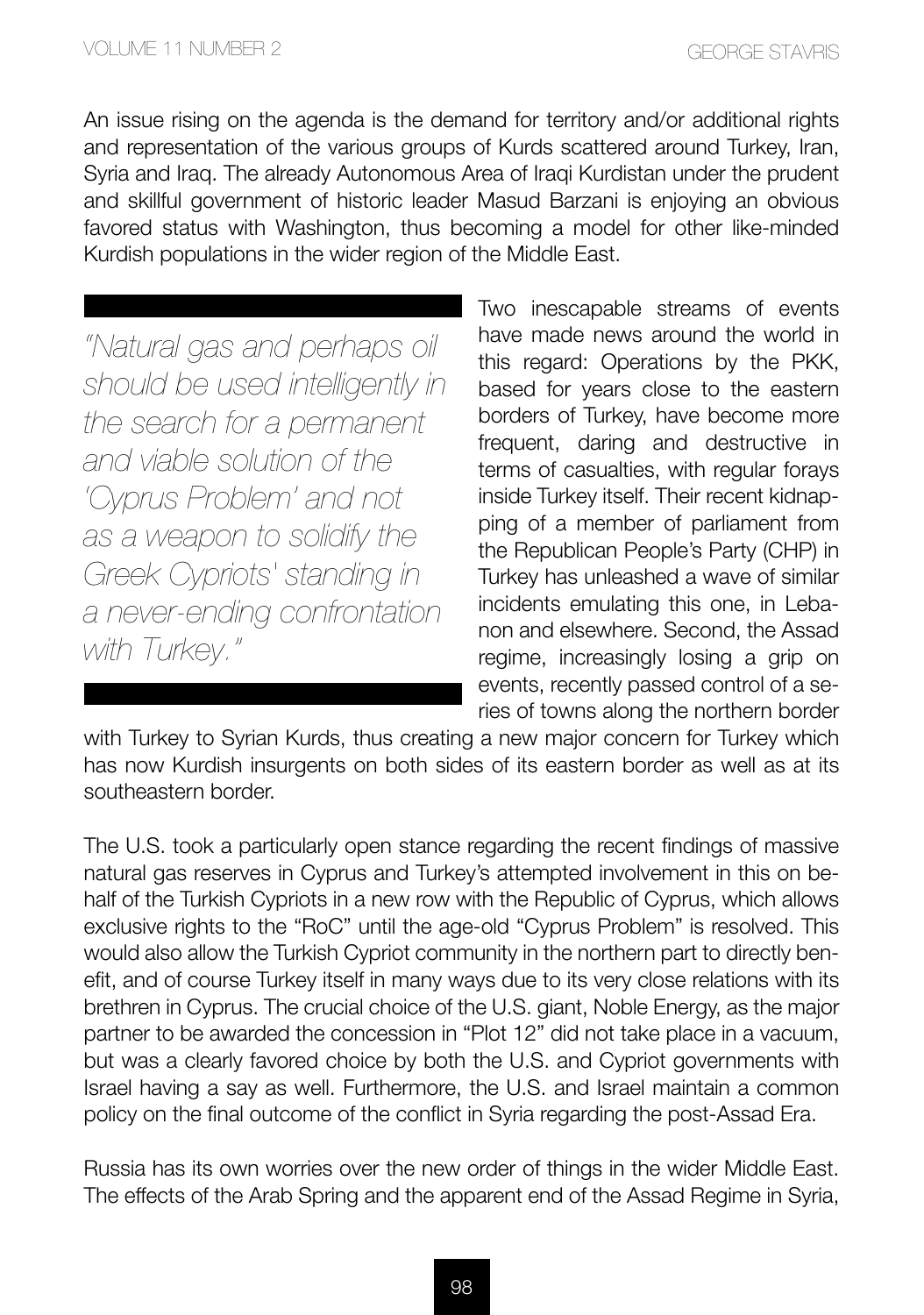imperils its major naval base in Tartous. The discovery of natural gas reserves in Cyprus, its closest ally in the EU and a traditionally friendly country since the Soviet era, presents Russia with the rare opportunity of hitting many birds with one stone. Moreover the growing presence of Israel, the U.S.' closest and longest running ally, in Cyprus, does not seem to annoy the Russians.

On 3 May 2012, Moscow sternly criticized Turkey's plans to explore natural gas deposits around the divided island of Cyprus under the protection of Turkish naval and air power. Russian Foreign Ministry's chief spokesman, Aleksandr Lukashevich, cautioned Turkey that its actions "may exacerbate the situation on the territory of Cyprus."1 Russia's dispatch of a flotilla into the Mediterranean towards Syria and docking in Cyprus is evident of its frame of mind. By flexing its muscle, it warns everyone that its Tartous base in Syria should not be harmed by anyone, irrespective of what finally happens in Damascus.

Even though Russia and Turkey have been building a closer relationship –compared to that of the past– through a growing business activity, Russia seems willing to put this newfound friendship with Turkey at risk by endorsing the NET's position on zoning exploration rights. With a range of options for Russia, Moscow's minimal objective is access to Cypriot offshore gas deposits for state-owned Gazprom and Novatek in the framework of the Cypriot government's international call for bidding for twelve offshore plots. On the other hand, Moscow's maximum objective is to aggregate Cypriot and Israeli offshore gas volumes for transportation and reselling *via* Gazprom in international markets. Towards the achievement of that goal, Gazprom recently concluded a preliminary (non-binding) agreement to purchase liquefied gas volumes from Israel's own Leviathan project. Meanwhile, Gazprom is one of the bidders for Greek state-owned DEPA, the gas transmission pipelines in mainland Greece. If successful in that bid, Gazprom would undoubtedly strive to increase the intake of Cypriot and Israeli offshore gas, transport it (probably in liquefied form) to mainland Greece and use DEPA pipelines to resell it in European markets.

The European Union is now fortunate enough to see a full member (including the Eurozone) with massive natural gas reserves (and possibly oil) sufficient to supply it for many years thus, removing the Union from the uncomfortable position of being supplied from pipelines in Russia and Turkey. This alternative "European route" is much more appealing to it and enticing indeed. Its energy agenda is clear, and is both economics and security-driven. At this point it is still trying to balance the war

<sup>1</sup> Vladimir Socor, "Russia Backs Greece-Cyprus-Israel Triangle against Turkey on Offshore Gas", *Eurasia Daily Monitor,* Vol. 9, No. 87, (8 May 2012), http://www.jamestown.org/regions/turkey/single/?no\_cache=1&tx\_ttnews%5Btt\_news%5D=39345&tx\_ttnews%5BbackPi d%5D=408&cHash=74f1e15f7a050bdbc1555c63cba181dd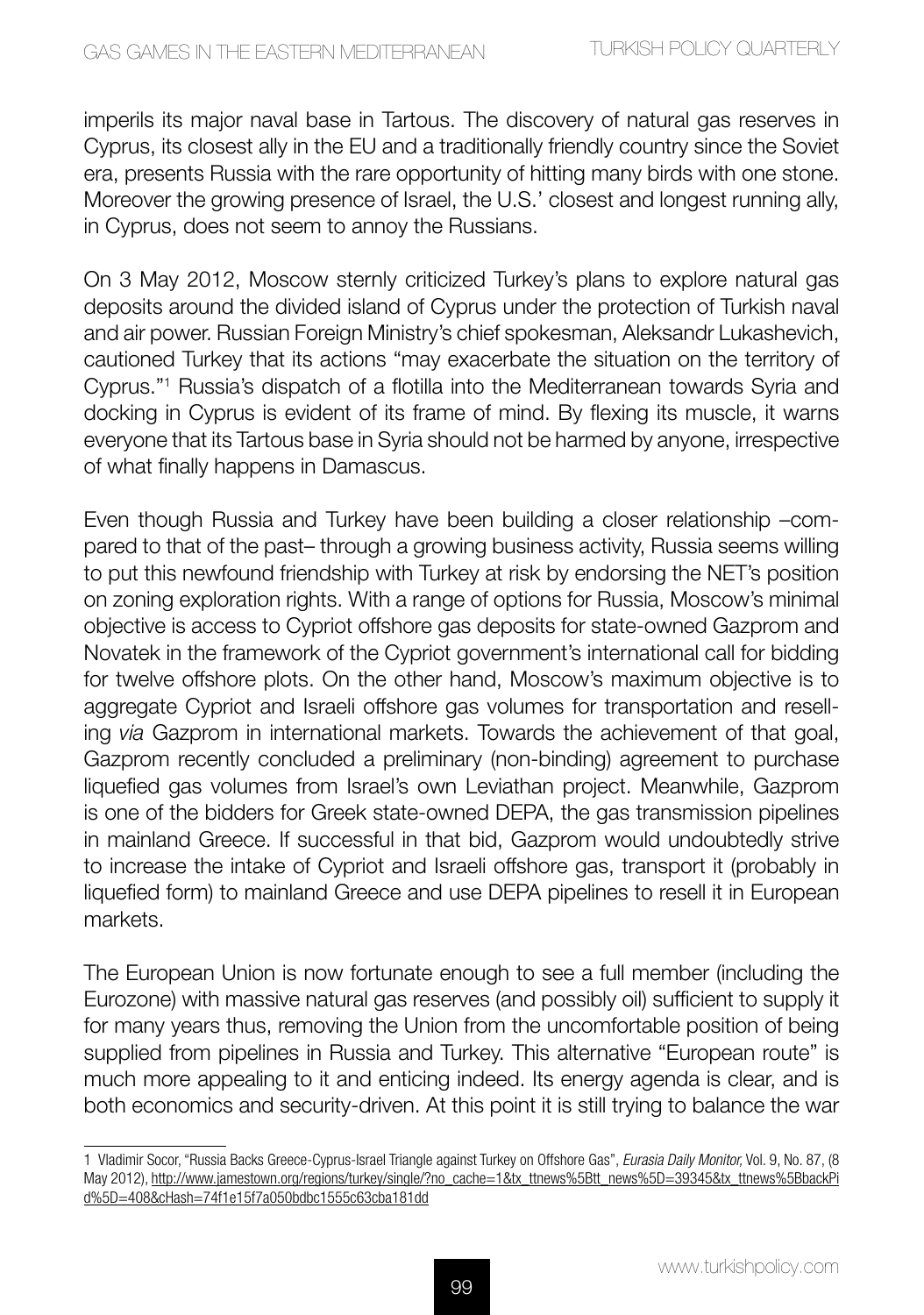of words between its full member, Cyprus, and an accession candidate, Turkey, through its appeal to international laws, treaties and sovereign rights.

#### *Conclusions – A True Rubik's Cube*

In a classic "Rubik's cube", nine stickers cover each of the six faces of the cube, each of one of six solid colors (traditionally white, red, blue, orange, green, and yellow). A pivot mechanism enables each face to turn independently, thus mixing up the colors. For the puzzle to be solved, each face must again consist of one color. The challenge makes the Rubik's cube the world's top selling puzzle game.

If one considers the complexity of the combinations of possibilities that could take place and the endless array of scenarios, most of them having to do with behavioral traits of the actors in play, the formation of the NET of Cyprus-Greece-Israel *vis-àvis* Turkey and the tumultuous environment in which all this is taking place, one can understand what a huge and complex project management challenge this is.

What is obvious from the recent advent of the NET as it forms and operates is that its own plans and actions seem to unfailingly run into Turkey's grand designs in the wider area. To further complicate matters here we have the very rare situation whereby events upon events continuously involve an increasing number of third parties, none of which are influenced to the same extent as the main actors.

We indeed have an amalgamation of dependent and independent variables in an ever-growing equation of complications that need extremely careful handling, regarding both the details and the main issues themselves. Worries that this growing confrontation between the NET and Turkey could lead to an explosion are, however, unfounded, as the stakes are too high for the U.S., Russia, the EU and Israel.

The more we analyze this matter, the more obvious it becomes that no single power can outright determine the day after. Even the "Triad of Powers" –the U.S., Russia and the EU– cannot have it all on its own terms. This is a safety net that will prevent things from going out of control even though it is these powers that will more or less prove to be the final catalyst of events.

Turkey, the most successful combination of a secular democracy run by an arguably Islamist government, one of the world's fastest growing economies, and a *bona fide* accession candidate for the EU, is well positioned to see its influence grow more in the region if it can realistically match its own aspirations and realities with the new order of things in the area as they stream through the NET and the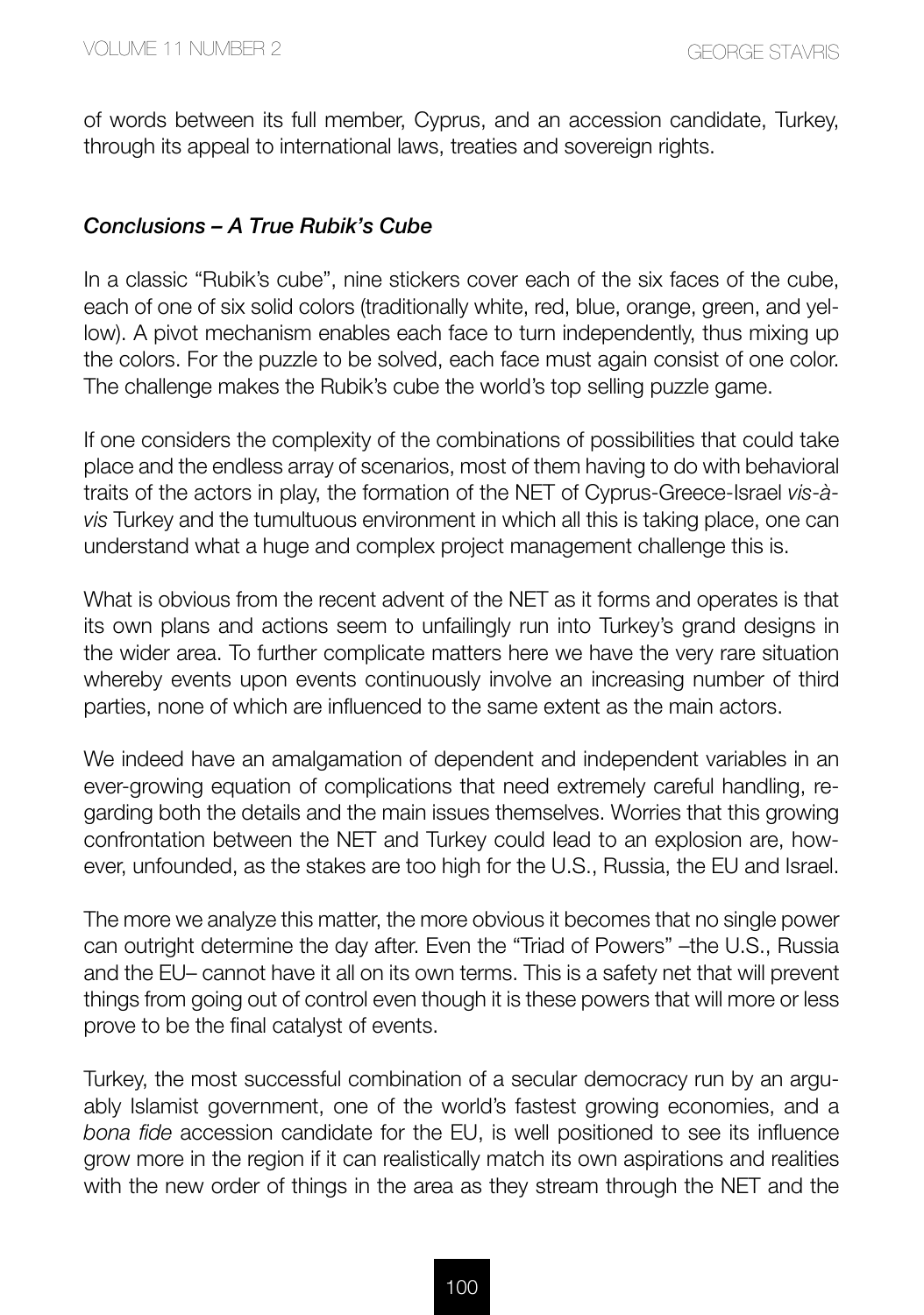Arab Spring's reverberations. Even though Turkey is on good terms with an Iran that casts its heavy shadow on the turbulent Middle East, it is at odds with it over Syria, whose current regime's ousting will affect the standing of both countries in terms of influence and prowess. Both countries maintain hegemonic plans but they come from different ends. Furthermore, Turkey inevitably has annoyed the U.S. several times and is still at odds with its former ally Israel. However, both countries still have the requisite wisdom to understand that these two major powers in the region are still destined to revert to the fold again, driven by common strategic interests of their own or their greatest ally's, the U.S. Already voices to that effect have been heard, such as the recent announcement from the Israeli Prime Minister's Office that the two countries, i.e. Turkey and Israel "still share common interests and goals." Major internal and regional problems are knocking on Turkey's door and an urgent call to the country is being made to grade its interest and priorities prudently, as even significant powers should choose their fights wisely.

Israel is adequately mature as a powerful country to understand that it will not benefit from further acrimony with Turkey. On the other hand, it fully understands that the NET presents a constant stream of benefits that must be capitalized on. The NET opportunity came to Israel as the result of a very rare combination of events within a short period, unlikely to be repeated again anytime soon. This leads to the safe conclusion that Israel may be in Cyprus for the long run, thus making it an integral part of Israel's strategy of survival, security and prosperity.

Greece, in the middle of its gravest crisis since the Second World War, is fighting for its survival as a state, economy, and society. Under the new leadership of Prime Minister Antonis Samaras who is committed to keeping Greece's commitments to the EU partners and its bailout plan, better days seem to lie ahead, even though further painful adjustments are still needed for a more sustainable order. Greece can still play a key part in the realization of the NET and its evolution into a positive geopolitical force in the region. Greece's closer collaboration with Israel in the institutionalizing of the NET through the extraction of its own reserves and the joint pipeline that will transfer gas to Europe from all three associates need not alarm anyone.

Cyprus in the process of being bailed out by the Troika with onerous commitment terms, also has to be realistic about how the advent of natural gas reserves can do more for it than just fixing its finances. Turkey will never accept a Greek "sheikhdom" in its underbelly, so natural gas and perhaps oil should be used intelligently in the search for a permanent and viable solution of the "Cyprus Problem" and not as a weapon to solidify the Greek Cypriots' standing in a never-ending confrontation with Turkey. Obviously, economics can play a growing and positive role in the quest